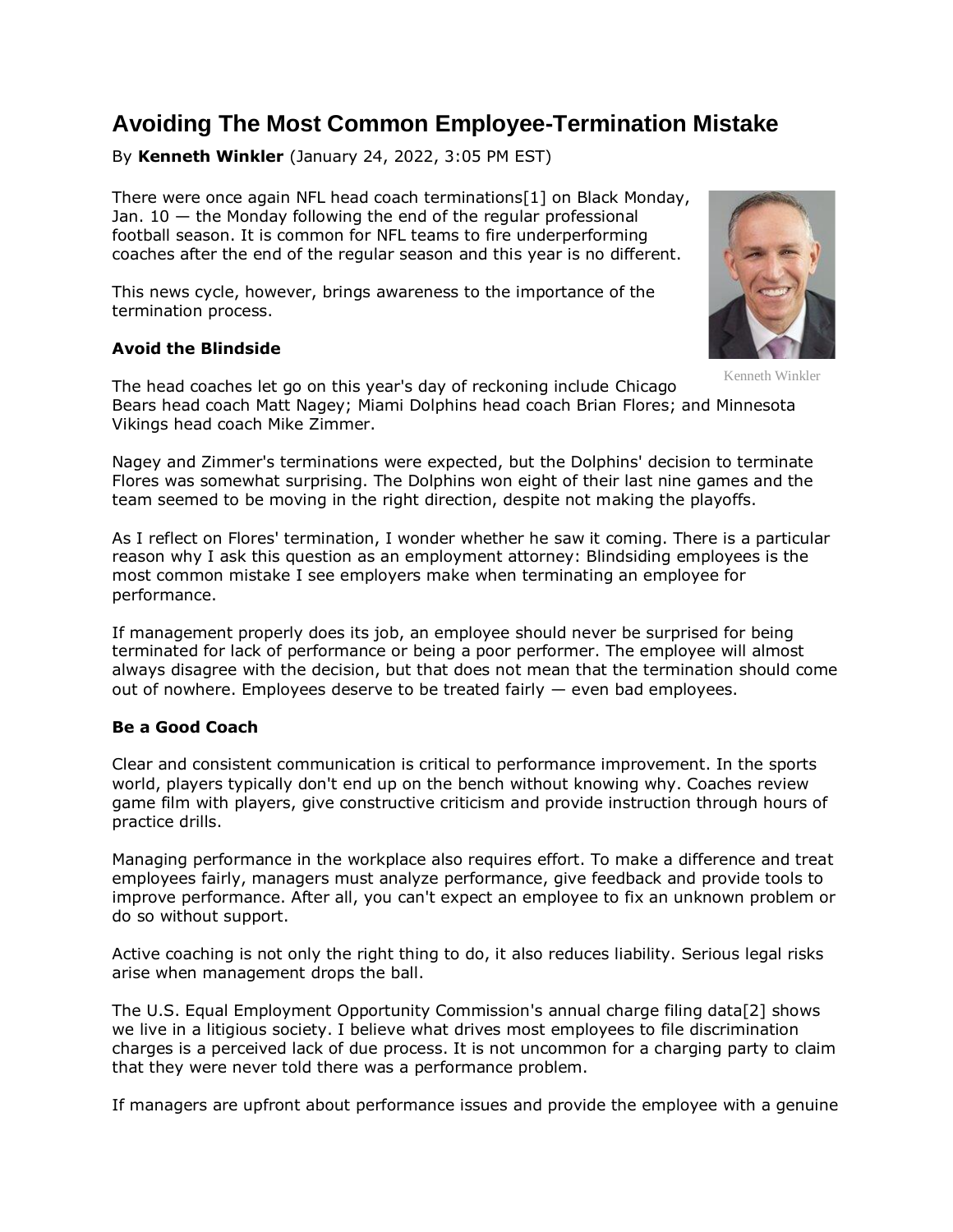opportunity to improve, then they can avoid a surprise termination and reduce the likelihood that the employee will cry foul.

In the event a discrimination claim is asserted, it is important for the employer to show that the employee was responsible for the lack of performance. Evidence that the employee was notified about performance deficiencies helps solidify the employer's narrative. On the other hand, evidence that performance issues were not raised prior to the termination can undermine the legitimacy of the employer's decision.

# **Blocking and Tackling**

Fundamentals are important in football; they are also important in human resources. Below are some fundamental steps employers can take to effectively manage performance and support a termination decision:

### *Analyze Performance*

Like watching game film, managers should analyze an employee's performance on an ongoing basis. Pay attention to particular strengths and weaknesses. Take notes, document issues and be ready to give constructive feedback.

### *Conduct Performance Evaluations*

Be honest. Do not over inflate an employee's rating. Give concrete examples of performance problems including dates and detailed facts. Clearly define expectations and explain the consequences if expectations are not met. Allow the employee to give feedback and offer tools to help the employee succeed.

### *Don't Drop the Ball*

Communicate with employees about their performance throughout the year  $-$  not just at a formal evaluation or at the end of the fiscal year. The evaluation should not be the first time an employee receives a compliment or learns of a serious performance problem.

Follow up with an employee after a performance evaluation if performance dips or does not improve. If necessary, place the employee on a performance improvement plan that clearly outlines goals, expectations and consequences.

### *Document Steps Taken*

Terminating employment creates a litigation risk. It is important to have documentation that supports the legitimacy of the decision, such as records of performance problems, counseling sessions, written warnings and other efforts made to improve performance.

After a counseling meeting, have the employee acknowledge in writing that the employee met to discuss performance, understands the performance problem and knows what is expected going forward.

### *Call an Audible if Necessary*

Carefully evaluate the facts and documentation to ensure that the termination will not be a surprise. Specifically, look for evidence that shows:

• The employee was not meeting expectations;